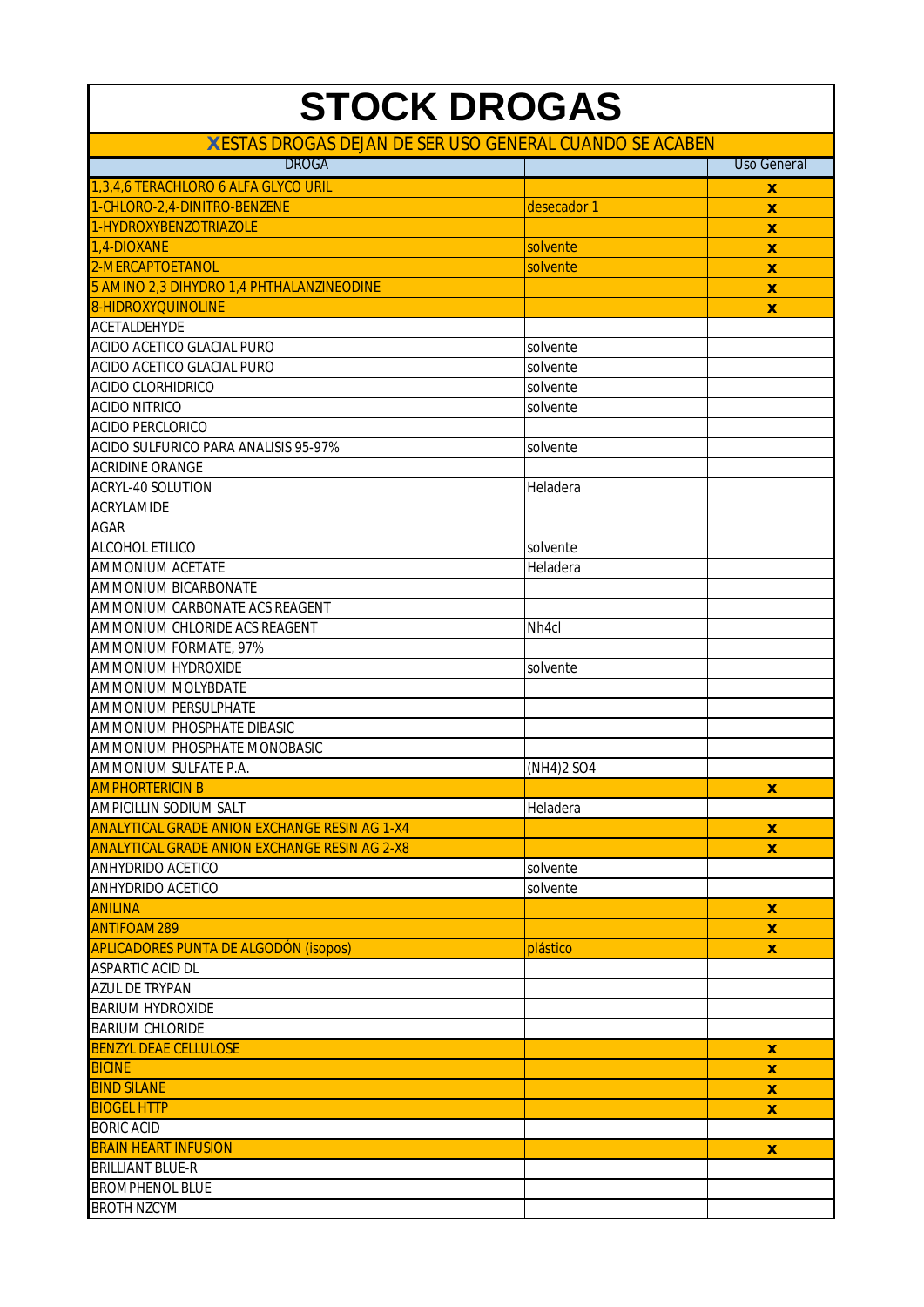| <b>STOCK DROGAS</b>                                       |                 |                    |  |
|-----------------------------------------------------------|-----------------|--------------------|--|
| X ESTAS DROGAS DEJAN DE SER USO GENERAL CUANDO SE ACABEN  |                 |                    |  |
| <b>DROGA</b>                                              |                 | <b>Uso General</b> |  |
| <b>BROTH TERRIFIC</b>                                     |                 |                    |  |
| <b>BUTANOL 1-</b>                                         | solvente        |                    |  |
| <b>BUTIRIC ACID</b>                                       |                 |                    |  |
| ISO-BUTTERSAURE ZUR SYNTHESE (ISO BUTIRICO PARA SINTESIS) | solvente        |                    |  |
| <b>BUTYLATED HIDROXYTOLUENE</b>                           |                 |                    |  |
| <b>CALCIUM CARBONATE</b>                                  |                 |                    |  |
| CALCIUM CHLORIDE DIHYDRATE                                | cacl2.2h2o      |                    |  |
| <b>CALCIUM HYDROXIDE</b>                                  |                 |                    |  |
| <b>CALCIUM NITRATE</b>                                    |                 |                    |  |
| <b>CALCIUM SULFATE</b>                                    |                 |                    |  |
| <b>CALCIUM SULFURICUM</b>                                 |                 |                    |  |
| <b>CARBON ACTIVADO</b>                                    |                 |                    |  |
| <b>CARBONIC ANHYDRASE</b>                                 | <b>Heladera</b> | x                  |  |
| <b>CELLOBIOSE</b>                                         |                 | X                  |  |
| <b>CESSIUM CHLORIDE</b>                                   |                 |                    |  |
| <b>CESSIUM SULFATE (BRL)</b>                              |                 |                    |  |
| <b>CHLORAL HYDRATE AR</b>                                 |                 |                    |  |
| CHLORAMPHENICOL                                           |                 |                    |  |
| CHLOROMERCRIBENZOIC ACID                                  |                 |                    |  |
| <b>CINNAMIC ACID</b>                                      |                 | $\mathbf{x}$       |  |
| CITRIC ACID ACS REAG.                                     |                 |                    |  |
| <b>CLOROFORMO</b>                                         |                 |                    |  |
| <b>CONCANAVALIN A</b>                                     | Heladera        | X                  |  |
| <b>CRYSTAL VIOLET</b>                                     |                 |                    |  |
| <b>CUPRIC CHLORIDE DIHYDRATE</b>                          |                 |                    |  |
| <b>CUPRIC SULFATE PENTAHYDRATE</b>                        |                 |                    |  |
| <b>DEAE SERVA</b>                                         |                 | $\mathbf{x}$       |  |
| DEOXYCHOLIC ACID SODIUM                                   |                 |                    |  |
| DEOXYRIBONUCLEIC ACID                                     |                 |                    |  |
| DEXTROSE, ANDHYDROUS POWDER                               |                 |                    |  |
| <b>DICHLOROMETHANE</b>                                    | solvente        |                    |  |
| <b>DIETHYL PYROCARBONATE</b>                              | <b>Heladera</b> | $\mathbf{x}$       |  |
| <b>DIGITONIN</b>                                          |                 | X                  |  |
| DIMETHYL SULFOXIDE PURITY: 99,9%                          | <b>DMSO</b>     |                    |  |
| <b>DIPHENYLAMINE</b>                                      |                 |                    |  |
| EDTA DISODIUM SALT, DIHYDRATE                             |                 |                    |  |
| <b>EGTA</b>                                               |                 |                    |  |
| <b>ETANOL ABSOLUTO</b>                                    |                 | X                  |  |
| <b>MONOETANOLAMINA</b>                                    | solvente        |                    |  |
| ETHANOLAMINE                                              |                 |                    |  |
| ETHIDIUM BROMIDE                                          |                 |                    |  |
| <b>FERRIC CHLORIDE</b>                                    | Heladera        |                    |  |
| FERROUS SULFATE 7 H2O                                     | Heladera        |                    |  |
| <b>FICOLL</b>                                             |                 | $\mathbf{x}$       |  |
| <b>FLUORESCENT BRIGHTNER 28</b>                           |                 | $\boldsymbol{x}$   |  |
| FRASCOS DE VIDRIO X 250ML CON TAPA                        |                 |                    |  |
| <b>FREUND'S ADYVANT</b>                                   |                 | $\mathbf{x}$       |  |
| <b>FUNGIZONE x 20ml</b>                                   | Freezer         | X                  |  |
| <b>b-GALACTOSIDASE</b>                                    | <b>Heladera</b> | X                  |  |
| 4% GENE PAGR                                              | Heladera        |                    |  |
| GENE PAGE PLUS 8% DNA SEQUENCING                          | Heladera        |                    |  |
| <b>GIEMSA STAIN</b>                                       |                 |                    |  |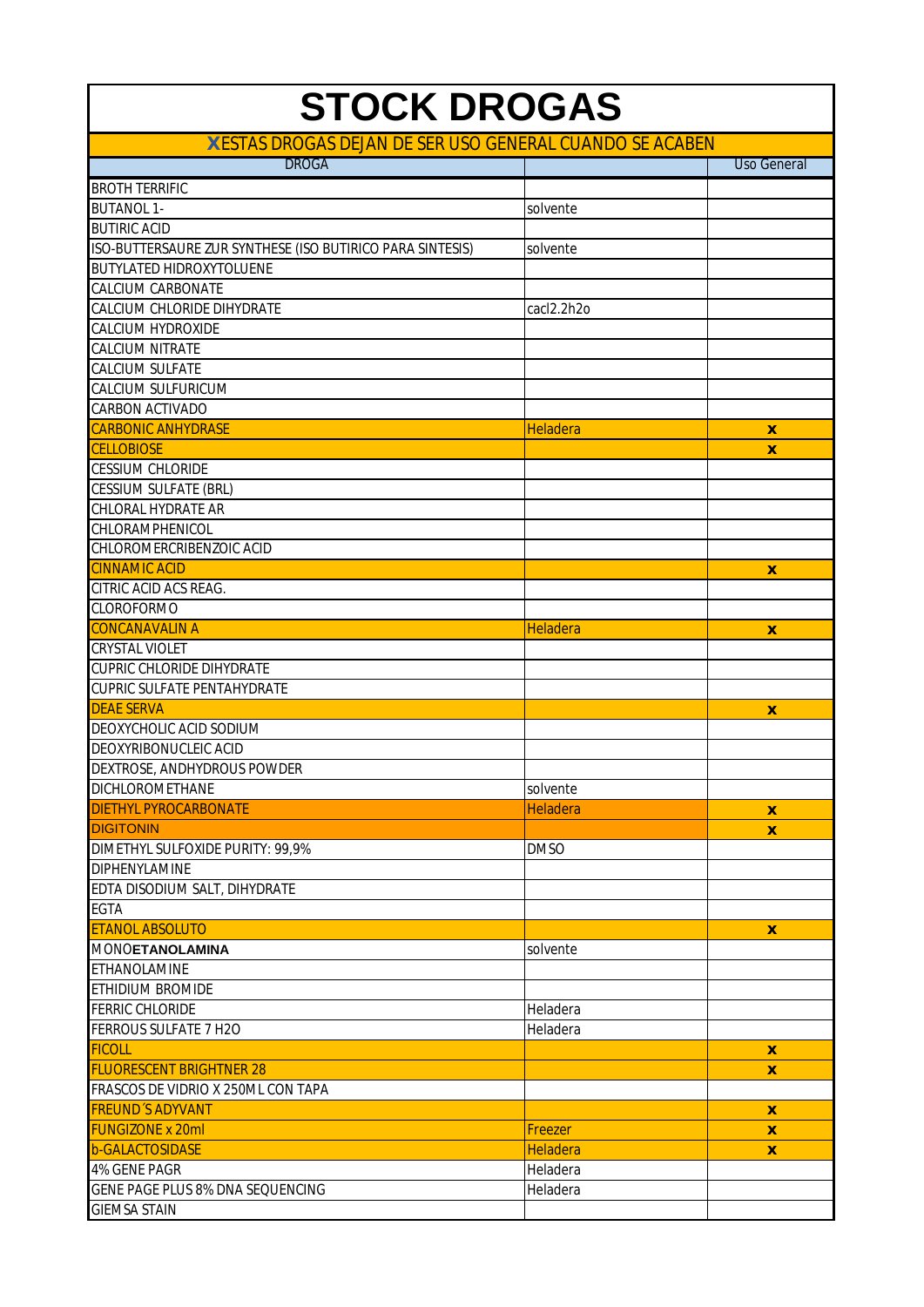| <b>STOCK DROGAS</b>                                      |                 |                    |
|----------------------------------------------------------|-----------------|--------------------|
| X ESTAS DROGAS DEJAN DE SER USO GENERAL CUANDO SE ACABEN |                 |                    |
| <b>DROGA</b>                                             |                 | <b>Uso General</b> |
| <b>GLUTAMIC ACID-L</b>                                   |                 |                    |
| <b>GLUTARALDEHYDE GRADE II</b>                           |                 |                    |
| <b>GLYCERINA</b>                                         |                 |                    |
| <b>GLYCINA</b>                                           | C2H5NO2         |                    |
| <b>GUANIDINE THIOCYANATE</b>                             |                 |                    |
| <b>GUANIDINE THIOCYANATE SALT</b>                        |                 |                    |
| <b>GUANIDINE HYDROCHLORIDE</b>                           |                 |                    |
| <b>GUANIDINE HYDROCHLORIDE</b>                           |                 |                    |
| <b>GUANIDINE ISOTHIOCYANATE</b>                          |                 |                    |
| <b>HEMNIN</b>                                            |                 | X                  |
| <b>HEMOGLOBINE</b>                                       | Heladera        | X                  |
| <b>HEPES</b>                                             |                 |                    |
| HEXADECLTRIMETHYL AMMONIUM BROMIDE (CTBA)                |                 |                    |
| N-HEXANO                                                 | solvente        |                    |
| HYDROXYLAMINE                                            |                 |                    |
| NYSTATIN 100X                                            |                 | X                  |
| <b>IGEPAL (EX NONIDEP P40)</b>                           |                 |                    |
| IGEPAL-CA-630 (EXNONIDEP P40)                            |                 |                    |
| <b>IMIDAZOLE</b>                                         |                 |                    |
| <b>INORGANIC PYROPHOSPHATASE</b>                         | <b>Heladera</b> |                    |
|                                                          |                 | $\mathbf{x}$       |
| IODINE 99%                                               | solvente        |                    |
| <b>KANAMYCIN</b>                                         |                 | X                  |
| LACTOSE, MONOHYDRATE (D)                                 |                 |                    |
| <b>LITHIUM BROMIDE</b>                                   |                 |                    |
| <b>LANTHANOXID</b>                                       |                 | $\mathbf{x}$       |
| LAUROYL-SAAARCOSINE -N-                                  |                 |                    |
| LAVANDINA x 2I                                           |                 |                    |
| <b>LB BROTH</b>                                          |                 |                    |
| <b>LECTIN FROM AMURENSIS</b>                             | Heladera        | X                  |
| LITHIUM CHLORIDE                                         |                 |                    |
| LITHIUM HIDROXIDE CRISTAL                                |                 |                    |
| <b>LIVER BACTO</b>                                       |                 |                    |
| MAGNESIUM ACETATE TETRAHYDRATE                           |                 |                    |
| MAGNESIUM CHLORIDE HEXAHYDRATE                           |                 |                    |
| MAGNESIUM CHLORIDE SOL 1M (ID314)                        | Heladera        |                    |
| MAGNESIUM SULFATE HEPTAHYDRATE                           |                 |                    |
| <b>MALEIC ACID</b>                                       |                 |                    |
| <b>MALTOSE MONOHYDRATE</b>                               |                 |                    |
| <b>MANGANESE SULFATO</b>                                 |                 |                    |
| MANGASESE (II) CHLORIDE TETRAHYDRATE sol                 | Heladera        |                    |
| MANGANESE (II) CHLORIDE TETRAHYDRATE                     |                 |                    |
| <b>MES MONOHYDRATE</b>                                   |                 | $\mathbf{x}$       |
| <b>METANOL</b>                                           |                 |                    |
| <b>METHYL CELLULOSE</b>                                  |                 | X                  |
| <b>MINERAL OIL</b>                                       |                 | $\mathbf{x}$       |
| <b>MOPS</b>                                              |                 |                    |
| NICKEL CHLORIDE CELL CULTURE TESTED                      |                 |                    |
| <b>NINHYDRIN</b>                                         |                 |                    |
| NN DIMETHILFORMAMIDA                                     |                 |                    |
| N-N-METHYLENE-BIS-ACRYLAMIDE                             |                 |                    |
| <b>ORANGE G</b>                                          |                 |                    |
| P-COUMARIC ACID                                          |                 |                    |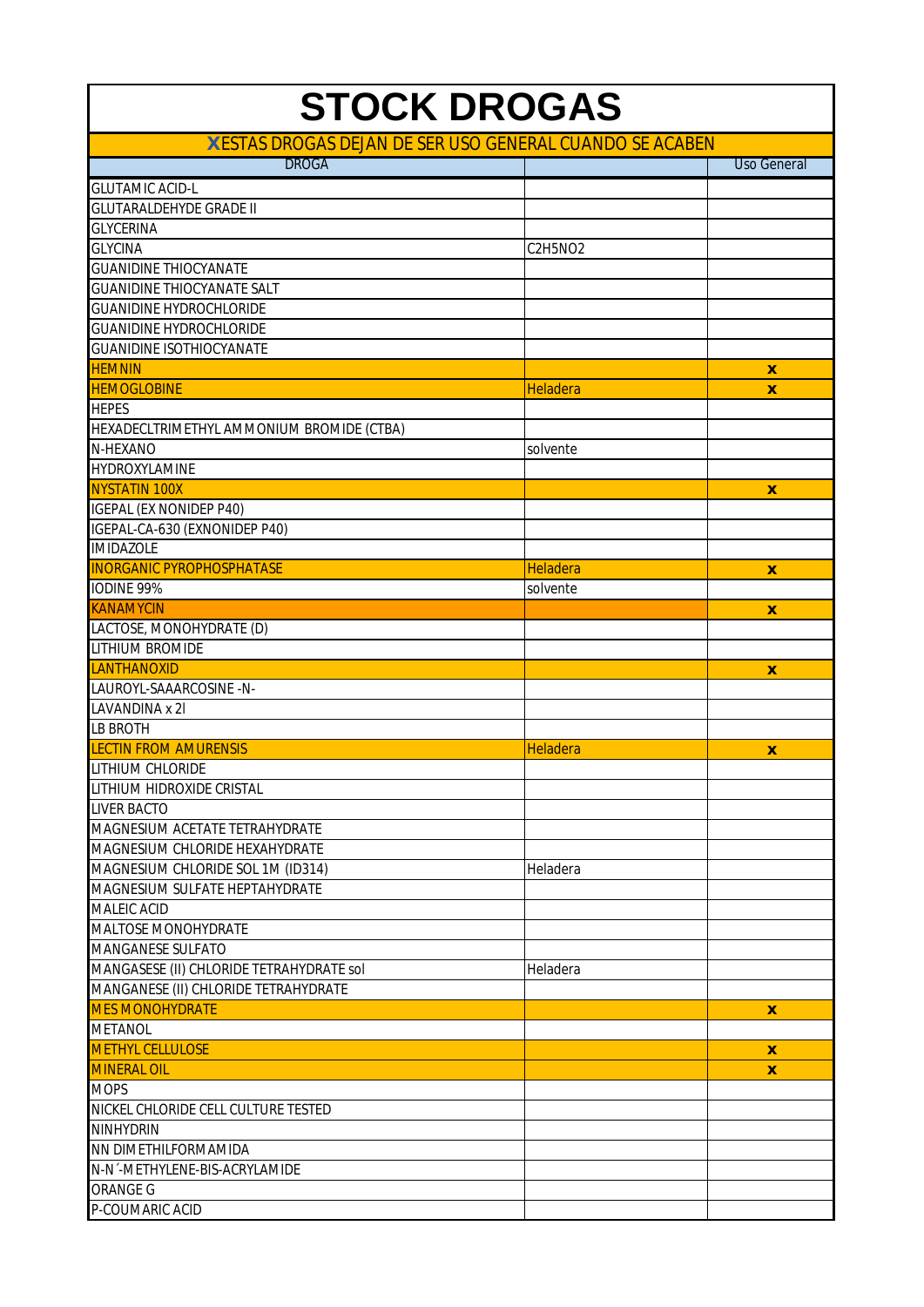| <b>STOCK DROGAS</b>                                      |                 |                           |
|----------------------------------------------------------|-----------------|---------------------------|
| X ESTAS DROGAS DEJAN DE SER USO GENERAL CUANDO SE ACABEN |                 |                           |
| <b>DROGA</b>                                             |                 | <b>Uso General</b>        |
| PAPEL WHATMAN 1MM                                        |                 |                           |
| PAPEL WHATMAN 3MM (46X57MM)                              |                 |                           |
| <b>PARAFORMALDEHYDE</b>                                  | Heladera        | $\boldsymbol{x}$          |
| <b>PEPSTATIN A</b>                                       | <b>Heladera</b> | $\mathbf{x}$              |
| PERIODIC ACID                                            |                 |                           |
| PHARMALYTE ph 3-10                                       | <b>Heladera</b> | X                         |
| <b>PHARMALYTE ph 5-8</b>                                 | Heladera        | $\boldsymbol{x}$          |
| PHARMALYTE ph 8-10,5                                     | <b>Heladera</b> | $\pmb{\mathsf{X}}$        |
| PHARMALYTE ph 4-6,5                                      | <b>Heladera</b> | $\boldsymbol{\mathsf{x}}$ |
| PHARMALYTE ph 2,5-5                                      | Heladera        | X                         |
| PHENYLAMINE L                                            |                 |                           |
| <b>PHENYLSEPHAROSE CL-4B</b>                             | Heladera        | X                         |
| <b>PHENYLTHIO CARBOMIDE</b>                              |                 | $\boldsymbol{x}$          |
| PIPES FREE ACID                                          |                 |                           |
| PLACAS DE PETRI 100X15MM X10u                            |                 |                           |
| <b>PMSF HIGH PURITY GRADE</b>                            |                 | $\boldsymbol{x}$          |
| POLYBUFFER 96                                            |                 | $\mathbf{x}$              |
| POLYETHYLENE GLYCL 3350                                  |                 | $\boldsymbol{x}$          |
| POLYETHYLENE GLYCOL 8000                                 |                 | X                         |
| POLYOXIETHYLENE LAURYL ETHER (BRIJ35)                    |                 |                           |
| POLYVINYL ALCOHOL                                        |                 |                           |
| POLYVINYL PYROLIDONE                                     |                 |                           |
| PONCEAU <sub>S</sub>                                     |                 |                           |
| <b>POPOP</b>                                             |                 |                           |
| PHENOL CRISTALINO PURO                                   | solvente        |                           |
| POTASIO CLORURO P.A.                                     |                 |                           |
| POTASSIUM ARSENATE                                       |                 |                           |
| POTASSIUM ACETATE                                        |                 |                           |
| POTASSIUM BICARBONATE                                    |                 |                           |
| POTASSIUM BROMIDE ACS REAGENT                            |                 |                           |
| POTASSIUM DICHROMAT                                      |                 |                           |
| POTASSIUM HYDROXIDE                                      |                 |                           |
| POTASSIUM IODIDE                                         |                 |                           |
| POTASSIUM NITRATE                                        |                 |                           |
| POTASSIUM PHOSPHATE-DIBASIC                              | K2HPO4          |                           |
| POTASSIUM PHOSPHATE MONOBASIC P.A.                       |                 |                           |
| POTASSIUM SULFATE                                        |                 |                           |
| PPO(2,5 DIPHENYL OXAZOLE)                                |                 |                           |
| <b>RESINA DE INTERCAMBIO IONICO</b>                      |                 | $\mathbf x$               |
| anión fuertemente básica con intercambiador cuaternario  |                 | X                         |
| SALICYHLIC ACID-SODIUM SALT                              |                 |                           |
| <b>SEPHADEX G 100</b>                                    |                 | $\boldsymbol{x}$          |
| <b>SEPHADEX G 50</b>                                     |                 | X                         |
| <b>SILICA GEL CON BORATO 1%</b>                          |                 | $\mathbf x$               |
| <b>SILICA GEL</b>                                        |                 | X                         |
| <b>SILIC ACID</b>                                        |                 | X                         |
| SODIO ACETATO ANHIDRO                                    |                 |                           |
| SODIO HIDROXIDO EN LENTEJAS                              |                 |                           |
| SODIUM ARSENATE                                          |                 |                           |
| SODIUM AZIDE                                             |                 |                           |
| SODIUM BICARBONATE                                       |                 |                           |
| SODIUM BOROHYDRIDE                                       |                 |                           |